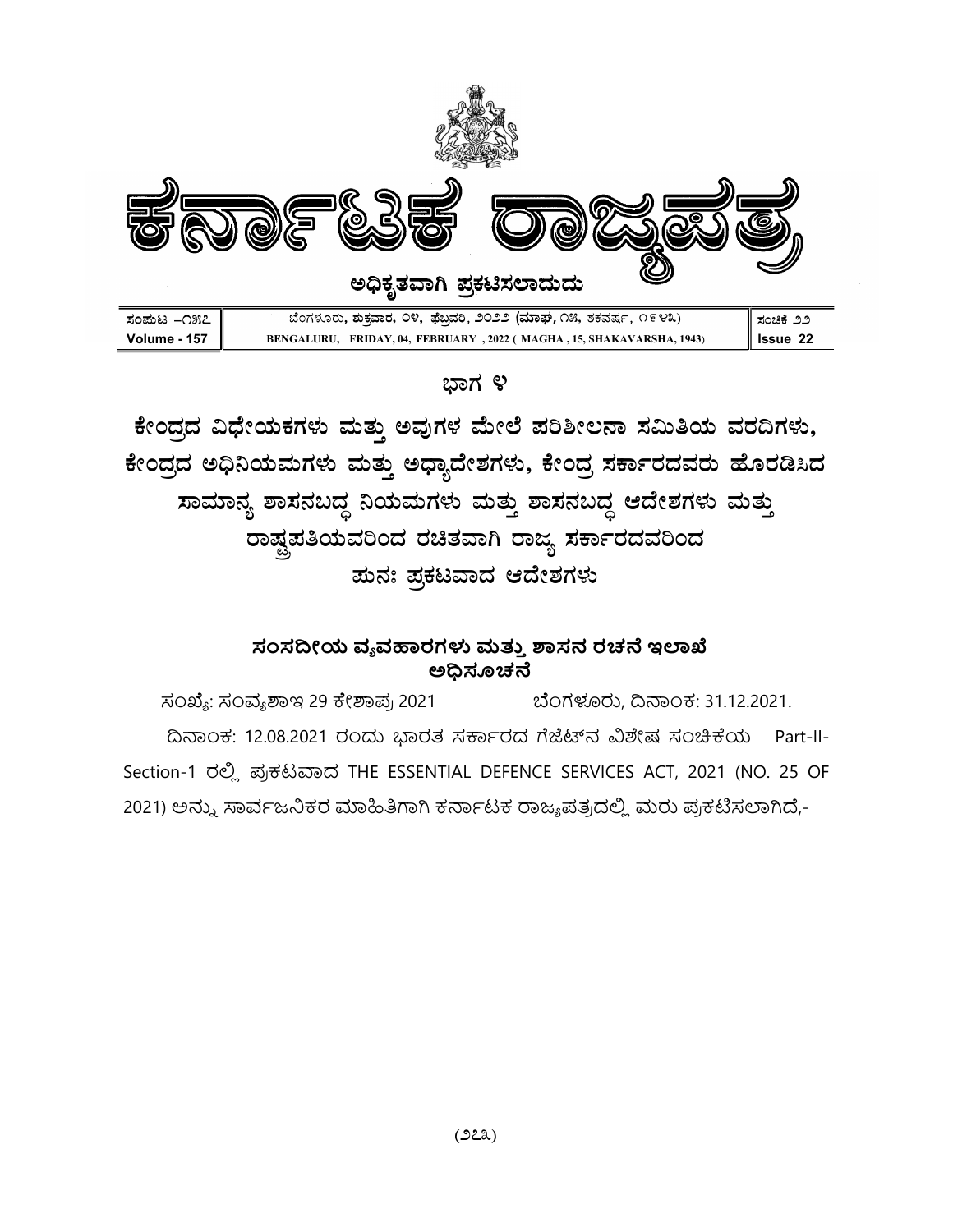

**Che Gazette of Andia**<br>  $\pi$ . 36] NEW DELHI, THURSDAY, AUGUST 12, 2021/378940<br>
THE THE SECTION CO-DI-PASSACAL 228940<br>
THE THE SECTION CO-DI-PASSACAL 228940<br>
THE THE SECTION THE SECTION TO THE SECTION THE SECTION THE SECTI

सी.जी.-डी.एल.-अ.-12082021-228940 CG-DL-E-12082021-228940

**EXTRAORDINARY** 

भाग $\Pi$  - खण्ड 1 PART II - Section 1

PUBLISHED BY AUTHORITY

सं॰ 36] तई दिल्ली, बृहस्पतिवार, अगस्त 12, 2021/ श्रावण 21, 1943 (शक)

Separate paging is given to this Part in order that it may be filed as a separate compilation.

#### MINISTRY OF LAW AND JUSTICE

#### (Legislative Department)

New Delhi, the 12th August, 2021/ Sravana 21, 1943 (Saka)

The following Act of Parliament received the assent of the President on the 11th August, 2021, and is hereby published for general information:—

### THE ESSENTIAL DEFENCE SERVICES ACT, 2021

NO. 25 OF 2021

[11th August, 2021.]

Short title, extent and commencement.

An Act to provide for the maintenance of essential defence services so as to secure the security of nation and the life and property of public at large and for matters connected therewith or incidental thereto.

BE it enacted by Parliament in the Seventy-second Year of the Republic of India as follows:—

1. (1) This Act may be called the Essential Defence Services Act, 2021.

(2) It extends to the whole of India.

(3) It shall be deemed to have come into force on the 30th day of June, 2021.

(4) It shall cease to have effect on the expiry of one year from the date on which this Act receives the assent of the President except as respects things done or omitted to be done before such cesser of operation of this Act, and section 6 of the General Clauses Act, 1897, shall apply upon such cesser of operation of this Act as if it had 10 of 1897. then been repealed by a Central Act.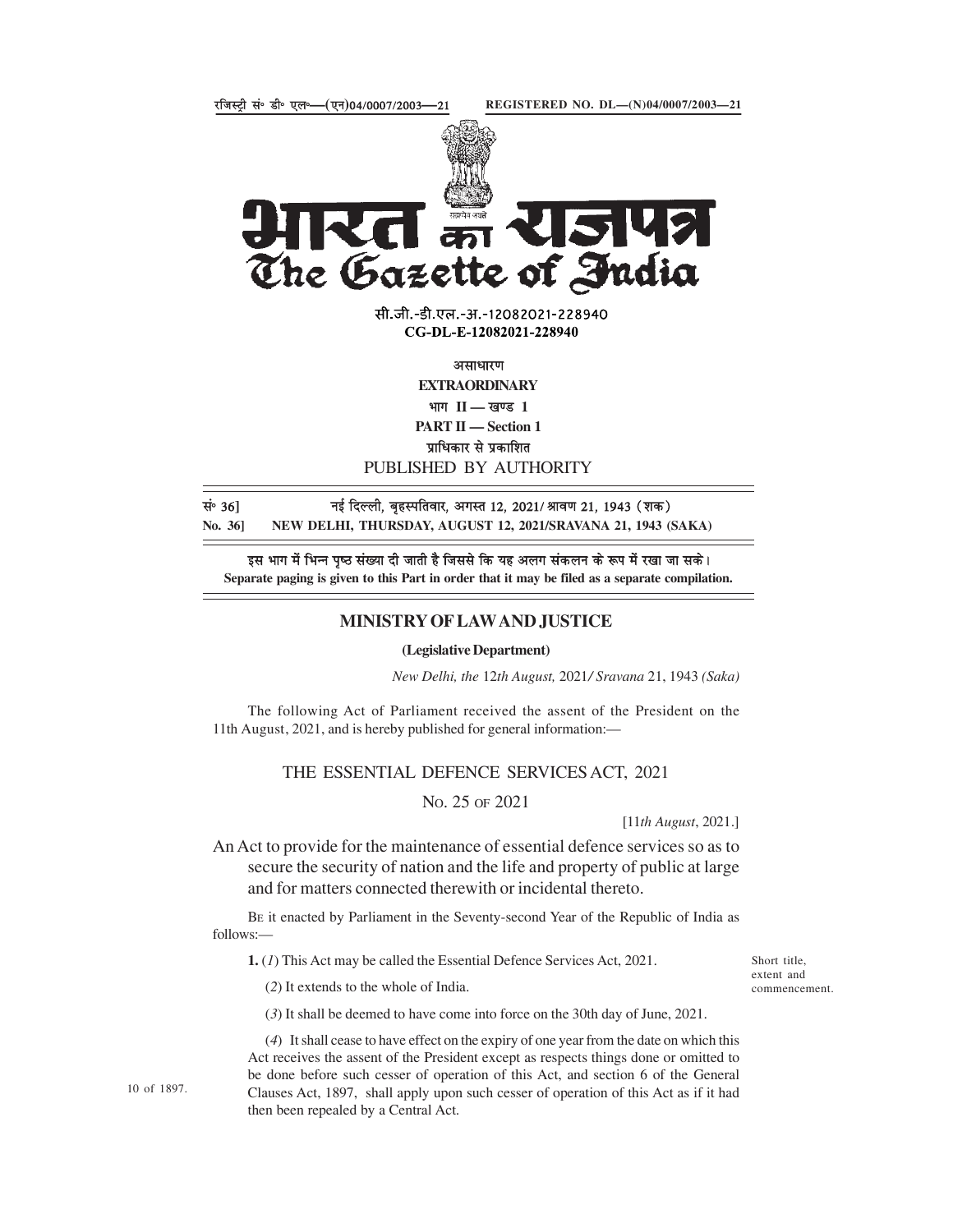prohibit essential defence services.

Definitions. **2.** (1) In this Act, unless the context otherwise requires,—

(a) "essential defence services" means—

THE GAZETTE OF INDIA EXTRAORDINARY [PART II—2. (1) In this Act, unless the context otherwise requires,—<br>
(a) "essential defence services" means—<br>
(i) any service in any establishment or undertaking dealing with (i) any service in any establishment or undertaking dealing with production of goods or equipment required for any purpose connected with defence;

(ii) any service in any establishment of, or connected with, the armed forces of the Union or in any other establishment or installation connected with defence;

(*iii*) any service in any section of any establishment connected with defence, on the working of which the safety of such establishment or employee employed therein depends;

(iv) any other service, as the Central Government may, by notification in the Official Gazette, declare to be essential defence services, the cessation of work of which would prejudicially affect the—

(I) production of defence equipment or goods; or

 $(II)$  operation or maintenance of any industrial establishment or unit engaged in production of goods or equipment required for any purpose connected with defence; or

(III) repair or maintenance of products connected with defence;

(b) "strike" means the cessation of work, go-slow, sit down, stay-in, token strike, sympathetic strike or mass casual leave, by a body of persons engaged in the essential defence services, acting in combination or a concerted refusal or a refusal under a common understanding of any number of persons who are or have been so engaged to continue to work or to accept employment, and includes—

 $(i)$  refusal to work overtime, where such work is necessary for the maintenance of the essential defence services;

(ii) any other conduct which is likely to result in, or results in, cessation or retardation or disruption of work in the essential defence services.

(2) Words and expressions used herein and not defined but defined in the Industrial Disputes Act, 1947, shall have the meanings respectively assigned to them in that Act. 14 of 1947.

Power to  $3. (1)$  If the Central Government is satisfied that in the —

strikes in (*a*) public interest; or

(b) interest of the sovereignty and integrity of India; or

- (c) security of any State; or
- (d) public order; or
- (e) decency; or
- (f) morality,

it is necessary or expedient so to do, it may, by general or special order, prohibit strikes in the essential defence services.

(2) An order made under sub-section  $(I)$  shall be published in such manner as the Central Government may deem fit to bring it to the notice of the persons affected by such order.

 $(3)$  An order made under sub-section (1) shall be in force for six months, but the Central Government may, by a like order, extend it for any period not exceeding six months, if it is satisfied that in the public interest it is necessary or expedient so to do.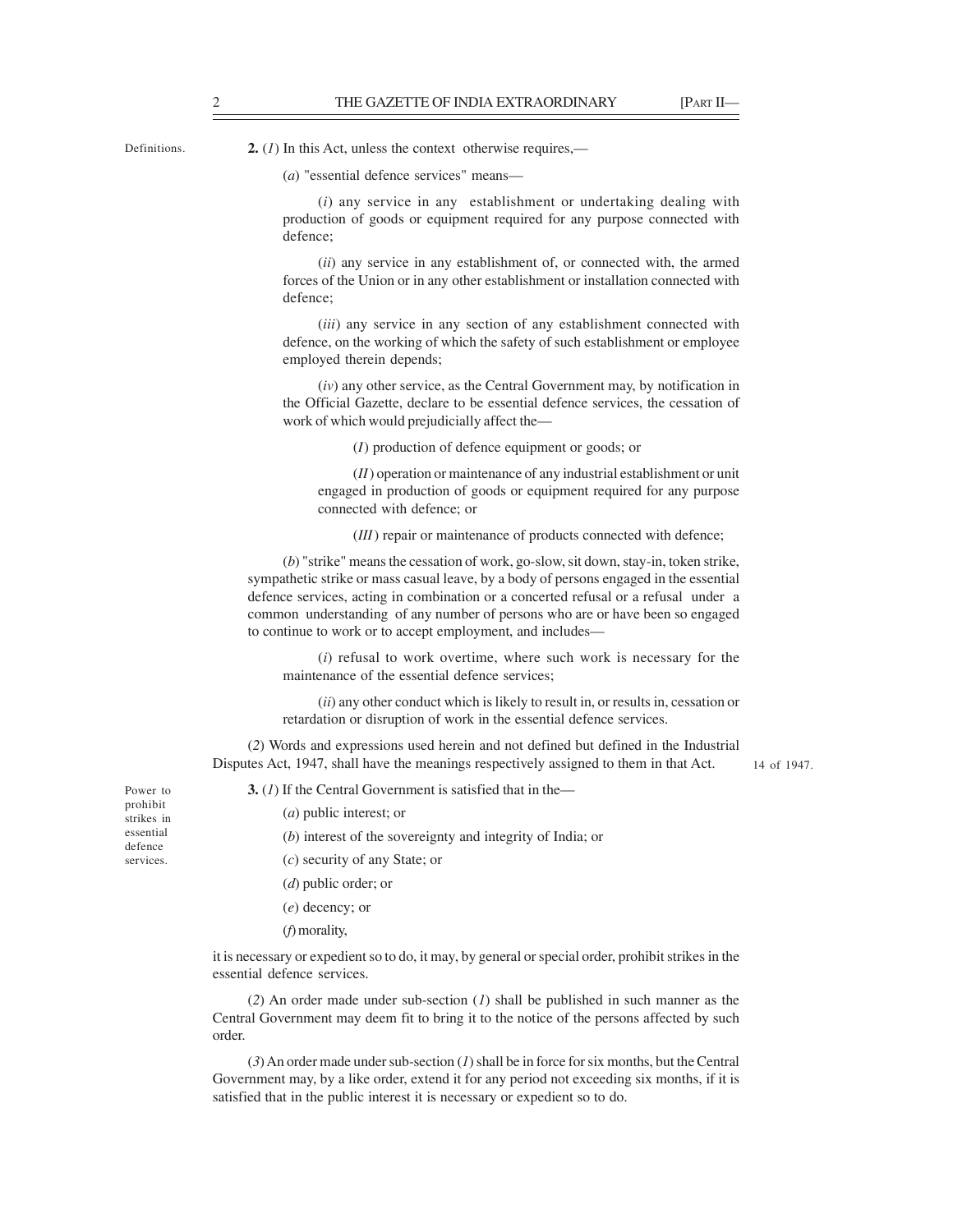(4) Upon the issue of an order made under sub-section  $(I)$ —

SEC. 1] THE GAZETTE OF INDIA EXTRAORDINARY 3<br>
(4) Upon the issue of an order made under sub-section (1)—<br>
(a) no person engaged in the essential defence services shall go or remain on strike; (a) no person engaged in the essential defence services shall go or remain on strike;

(b) any strike declared or commenced, whether before or after the issue of such order, by persons engaged or employed in such services shall be illegal.

**4.** Where any order has been issued under sub-section  $(I)$  of section 3, any police Removal of officer may take all such measures as such officer may deem fit including the use of police persons. force, if he considers necessary, to remove any person, whose presence in any area connected with the—

(a) defence equipment production services; or

(b) operation or maintenance of any industrial establishment or unit engaged in production or manufacturing of goods or equipment required for any purpose connected with defence; or

(c) repair or maintenance of products connected with defence,

would be prejudicial to the functioning, safety or maintenance of the essential defence services.

5. (1) Any person—

(a) who commences a strike which is illegal under this Act or goes or remains on, otherwise takes part in, any such strike; or

(b) who instigates or incites other persons to commence, or go or remain on, or otherwise take part in, any such strike,

shall be liable to disciplinary action (including dismissal) in accordance with the same provisions as are applicable for the purpose of taking such disciplinary action (including dismissal) on any other ground under the terms and conditions of service applicable to him in relation to his employment.

(2) Notwithstanding anything contained in any other law for the time being in force or under the terms and conditions of service applicable to any person employed in the essential defence services, before dismissing any person under sub-section  $(I)$ , no inquiry shall be necessary if the authority empowered to dismiss or remove such person is satisfied that for some reason, to be recorded by that authority in writing, it is not reasonably practicable to hold such inquiry.

**6.** Any person, who commences a strike which is illegal under this Act or goes or Penalty for remains on, or otherwise takes part in, any such strike, shall be punishable with imprisonment for a term which may extend to one year or with fine which may extend to ten thousand rupees, or with both.

7. Any person, who instigates or incites other persons to take part in, or otherwise acts in furtherance of, a strike which is illegal under this Act, shall be punishable with imprisonment for a term which may extend to two years, or with fine which may extend to fifteen thousand rupees, or with both.

8. Any person, who knowingly expends or supplies any money in furtherance or support of a strike which is illegal under this Act, shall be punishable with imprisonment for giving a term which may extend to two years, or with fine which may extend to fifteen thousand rupees, or with both.

9. (1) If the Central Government is satisfied that in the—

(a) public interest; or

(b) interest of the sovereignty and integrity of India; or

(c) security of any State; or

Dismissal of employees participating in illegal strikes.

Penalty illegal strikes.

Penalty for instigation, etc.

Penalty for giving financial aid to illegal strikes.

Power to prohibit lockouts in any industrial establishment or unit engaged in essential defence services.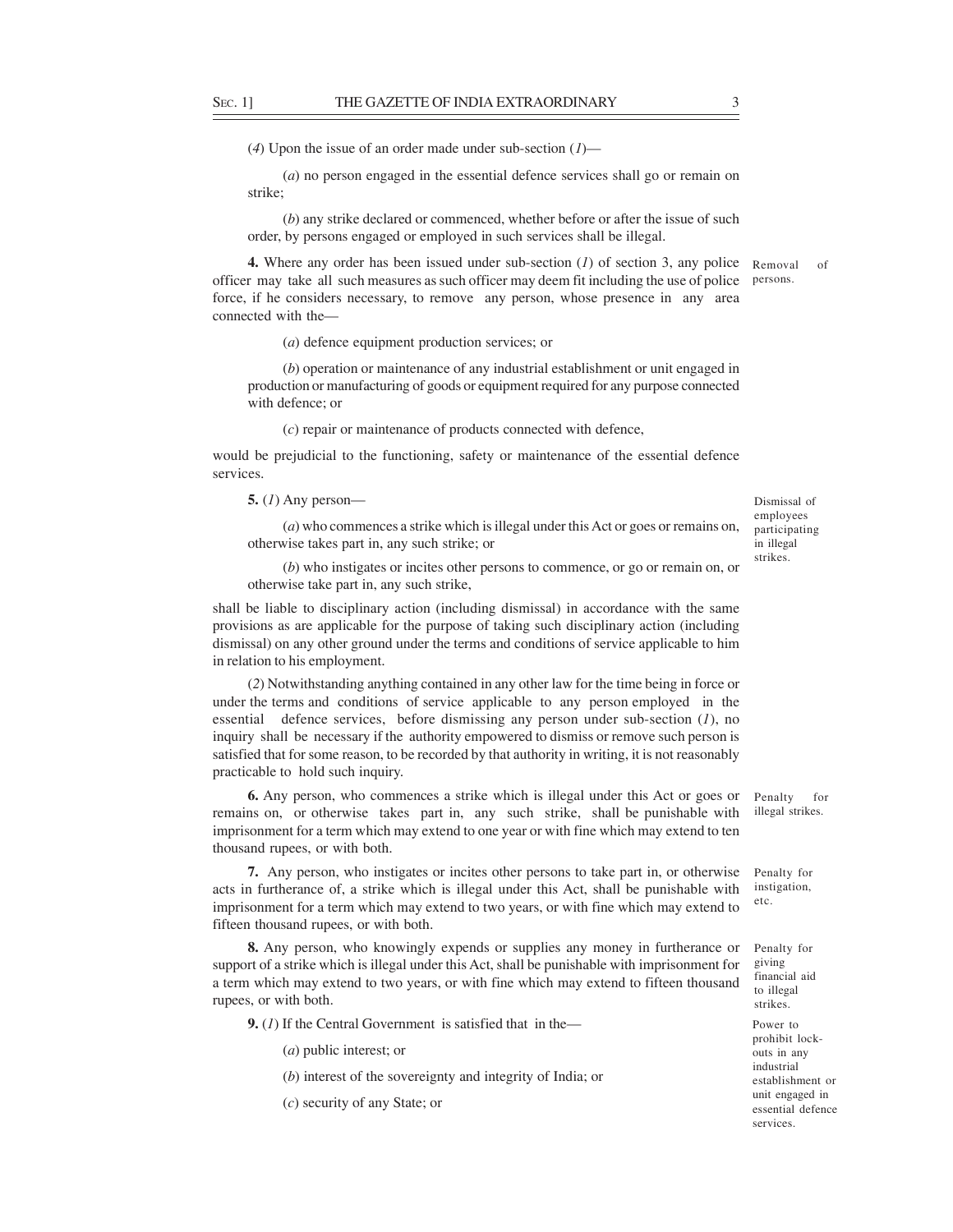(d) public order; or

(e) decency; or

(f) morality,

it is necessary or expedient so to do, it may by general or special order, prohibit lock-outs in the industrial establishments or units engaged in the essential defence services.

(2) An order made under sub-section  $(I)$  shall be published in such manner as the Central Government may deem fit to bring it to the notice of the persons affected by such order.

(3) An order made under sub-section  $(I)$  shall be in force for six months, but the Central Government may, by a like order extend it for any period not exceeding six months, if it is satisfied that in the public interest it is necessary so to do.

(4) Upon the issue of an order under sub-section  $(1)$ ,—

 (a) no employer engaged in the essential defence services shall commence any lock-out; and

(b) any lock-out declared or commenced, whether before or after the issue of such order, by any employer engaged in the essential defence services shall be illegal.

(5) Any employer of an industrial establishment or unit engaged in the essential defence services, who commences, continues, or otherwise acts in furtherance of a lock-out which is illegal under this section, shall be punishable with imprisonment for a term which may extend to one year or with fine which may extend to ten thousand rupees, or with both.

Power to  $10. (1)$  If the Central Government is satisfied that in the—

 $\int_{\text{off in any}}^{r}$  (*a*) public interest; or (b) interest of the sovereignty and integrity of India; or  $(c)$  security of any State; or engaged in (d) public order; or defence (e) decency; or

(f) morality,

it is necessary or expedient so to do, it may, by general or special order, prohibit lay-off, on any ground other than shortage of power or natural calamity, of any workman (other than a *badli* workman or a casual workman) whose name is borne on the muster rolls of any industrial establishment or unit engaged in the essential defence services.

(2) An order made under sub-section  $(1)$  shall be published in such manner as the Central Government may deem fit to bring it to the notice of the persons affected by the order.

(3) An order made under sub-section  $(I)$  shall be in force for six months, but the Central Government may, by a like order, extend it for any period not exceeding six months, if it is satisfied that in the public interest it is necessary or expedient so to do.

(4) Upon the issue of an order under sub-section  $(I)$ ,—

(a) no employer in relation to an establishment to which such order applies shall lay-off or continue the lay-off any workman (other than a badli workman or a casual workman) whose name is borne on the muster rolls of any industrial establishment or unit engaged in the essential defence services, unless such lay-off is

prohibit layindustrial establishment or unit

essential services.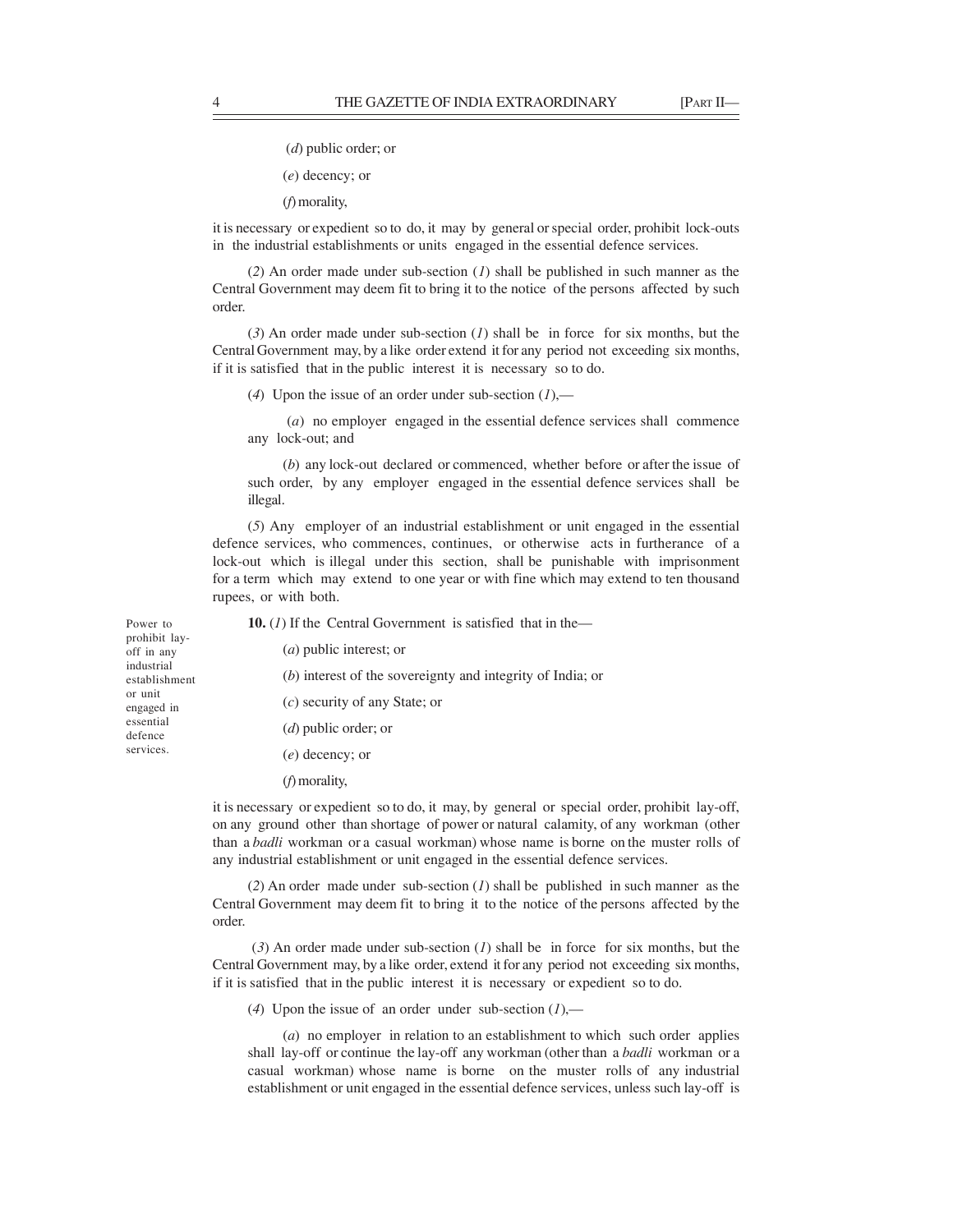SEC. 1] THE GAZETTE OF INDIA EXTRAORDINARY 5<br>due to shortage of power or natural calamity, and any laying-off or continuation<br>of laying-off shall, unless such laying-off or continuation of laying-off is due to<br>shortage of due to shortage of power or natural calamity, and any laying-off or continuation of laying-off shall, unless such laying-off or continuation of laying-off is due to shortage of power or natural calamity, be illegal;

(b) a workman whose laying-off is illegal under clause  $(a)$  shall be entitled to all the benefits under any law for the time being in force as if he had not been laid-off.

(5) Any employer of an industrial establishment or unit engaged in the essential defence services, who lays-off or continues the laying-off of any workman shall, if such laying-off or continuation of laying-off is illegal under this section, be punishable with imprisonment for a term which may extend to one year or with fine which may extend to ten thousand rupees, or with both.

2 of 1974. **11.** Notwithstanding anything contained in the Code of Criminal Procedure, 1973, any Power to police officer may arrest without warrant any person who is reasonably suspected to have committed any offence under this Act.

arrest without warrant.

2 of 1974. **12.** Notwithstanding anything contained in the Code of Criminal Procedure, 1973, all Offences to be offences under this Act shall be tried in a summary way by any Metropolitan Magistrate or tried summarily.

> Laying of notifications

Parliament.

before **b** 

far as may be, apply to such trial: Provided that in a case of conviction for any offence in a summary trial under this

any Judicial Magistrate of the first class, specially empowered in this behalf by the State Government and the provisions of sections 262 to 265 (inclusive) of the said Code shall, as

section, it shall be lawful for such Magistrate to pass a sentence of imprisonment for any term for which such offence is punishable under this Act.

2 of 1974. **13.** Notwithstanding anything contained in the Code of Criminal Procedure, 1973, all Cognizance of offences punishable under this Act shall be cognizable and non-bailable. offences.

14. Any reference in this Act to any law which is not in force in any area and to any authority under such law shall, in relation to that area, be construed as a reference to the corresponding law in force in that area and to the corresponding authority under such corresponding law. Reference of other laws in certain areas.

15. No suit, prosecution or other legal proceedings shall lie against the Central Government or any officer for anything which is in good faith done or intended to be done under this Act. Protection of action taken in good faith.

16. The provisions of this Act and of any order issued thereunder shall have effect Act to notwithstanding anything inconsistent therewith contained in the Industrial Disputes Act, 1947, or in any other law for the time being in force. 14 of 1947. Act to see that the set of the set of the set of the set of the set of the set of the set of the set of the set of the set of the set of the set of the set of the set of the set of the set of the set of the set of the set override other laws.

17. In the Industrial Disputes Act, 1947, in section 2, in clause  $(n)$ , in sub-clause  $(ia)$ , for the words "or dock", the words "or dock or any industrial establishment or unit engaged in essential defence services" shall be substituted. Amendment of Act 14 of 1947.

18. Every notification issued under this Act shall be laid, as soon as may be after it is made or issued, before each House of Parliament while it is in session for a total period of notific thirty days which may be comprised in one session or in two or more successive sessions, and if, before the expiry of the session immediately following the session or the successive sessions aforesaid, both Houses agree in making any modification in such notification or both Houses agree that the notification should not be issued, the notification shall thereafter have effect only in such modified form or be of no effect, as the case may be; so, however, that any such modification or annulment shall be without prejudice to the validity of anything previously done under that notification.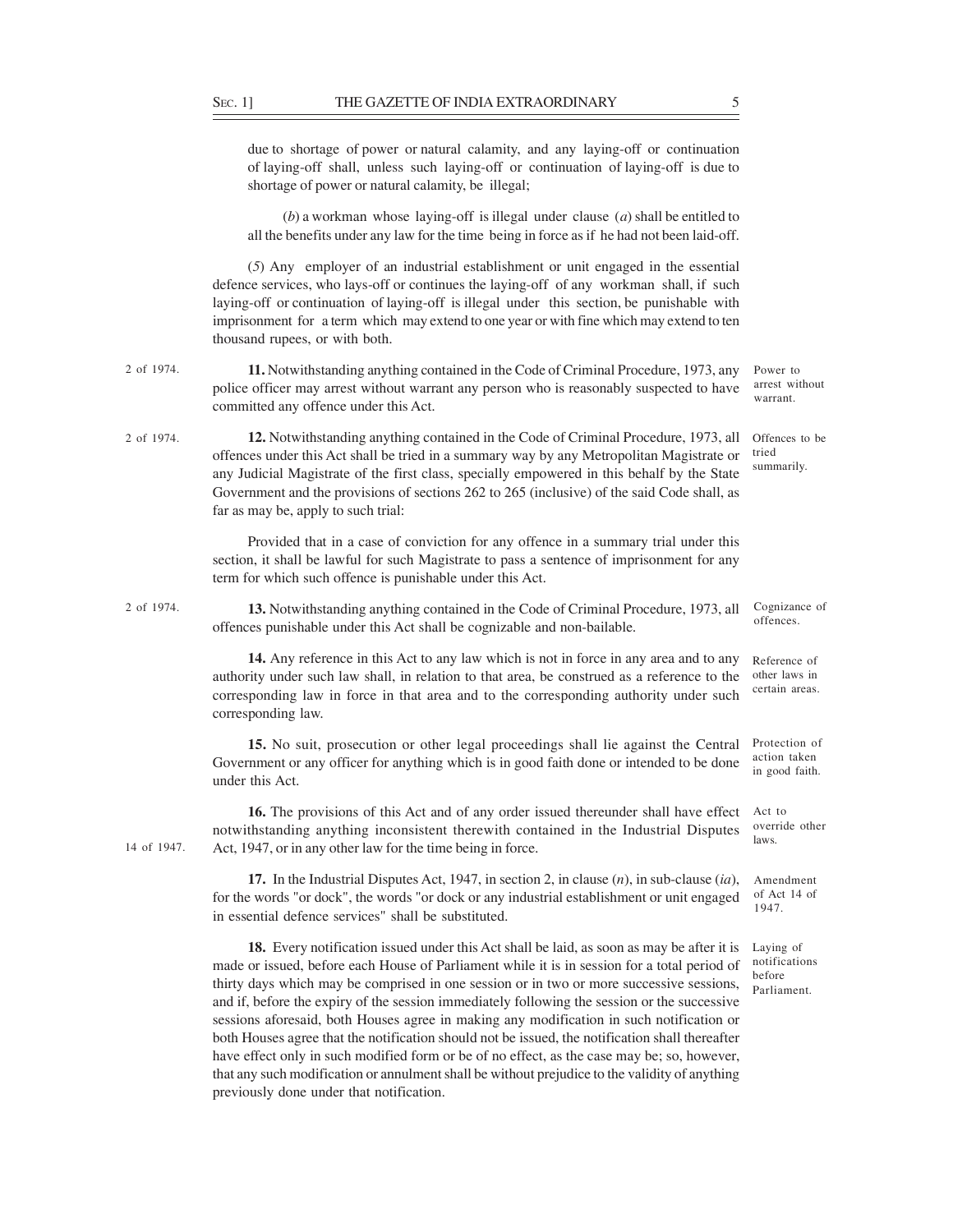savings.

Repeal and **19.** (*1*) The Essential Defence Services Ordinance, 2021 is hereby repealed. Ord. 7 of

Ord. 7 of 2021.

and the contract of the contract of the contract of the contract of the contract of the contract of the contra<br>And the contract of the contract of the contract of the contract of the contract of the contract of the contra

(2) Notwithstanding such repeal, anything done or any action taken under the provisions of the said Ordinance, shall be deemed to have been done or taken under the corresponding provisions of this Act. THE GAZETTE OF INDIA EXTRAORDINARY [PART II— SEC. 1]<br>
19. (1) The Essential Defence Services Ordinance, 2021 is hereby repealed. Ord. 7 of<br>
(2) Notwithstanding such repeal, anything done or any action taken under the provi

> ANOOP KUMAR MENDIRATTA, Secretary to the Govt. of India.

UPLOADED BY THE MANAGER, GOVERNMENT OF INDIA PRESS, MINTO ROAD, NEW DELHI–110002 AND PUBLISHED BY THE CONTROLLER OF PUBLICATIONS, DELHI–110054.<br>  $-12-08-2021$ .